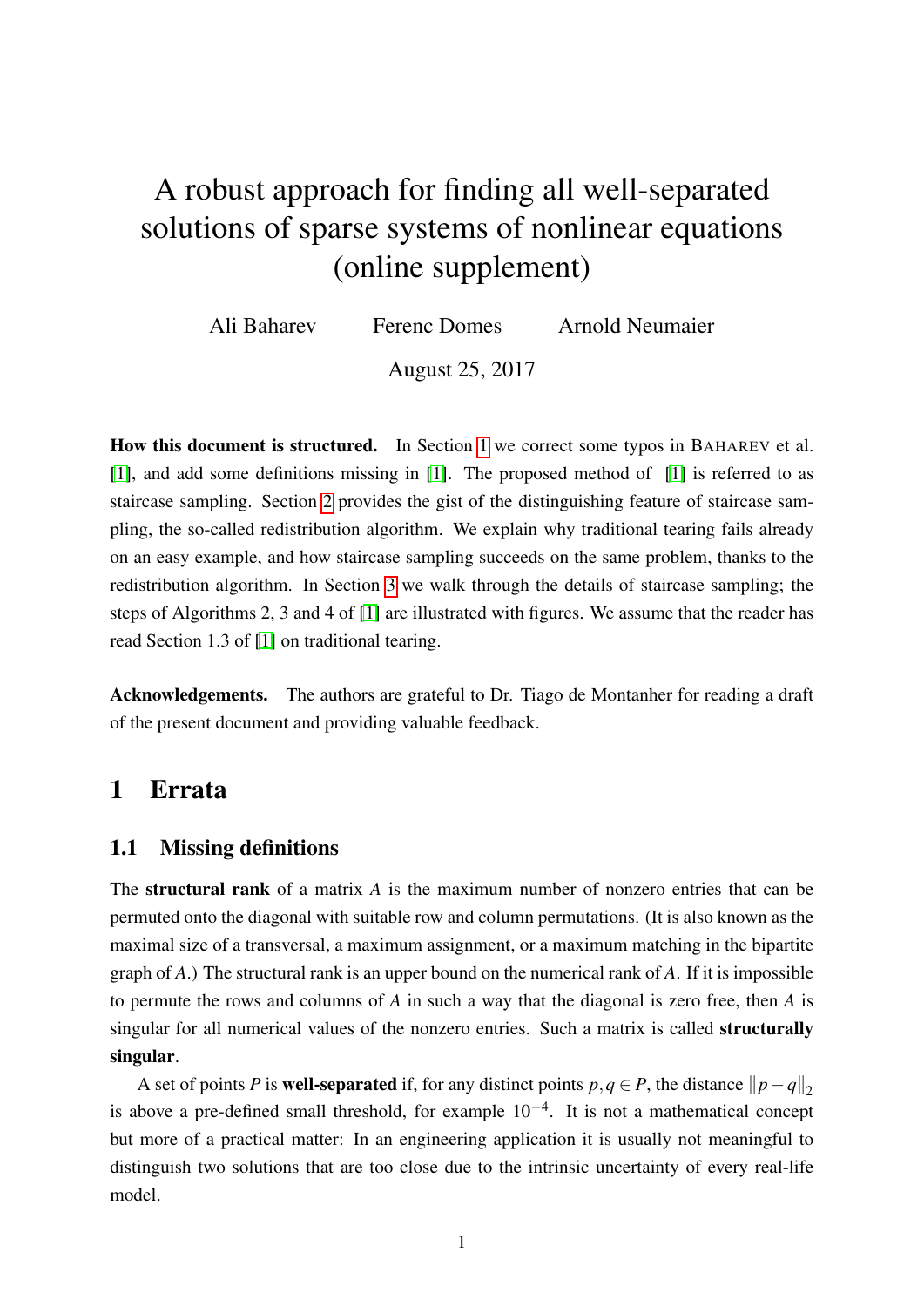#### 1.2 Typos

Mistakes in the pseudo-code of Algorithm 4 of [\[1\]](#page-12-0). Line 1 should be

if  $i < h+1$  then.

The cardinality of *J* is wrong in the pseudo-code but correct in the text: Line 4 should read

Let  $d = \max(1, \dim x_{i-h:i} - \dim F_{i-h:i}).$ 

Point cloud. Eq. 8 in Sec. 2.2 of [\[1\]](#page-12-0) is *not* the definition of the term point cloud, although point cloud is mistakenly typeset in italic. A point cloud is a set of scattered points, often intended to approximate a manifold.

## <span id="page-1-0"></span>2 The gist of staircase sampling demonstrated on an example

Array slicing notation. The shorthand *p*:*q* is used for the ordered index set  $p, p+1, \ldots, q$ , where  $p \leq q$ . When forming the subvector  $v_{p:q}$  of a vector *v*, *p*:*q* is cropped appropriately if necessary; that is, invalid indices are ignored. The index set  $p:q$  is considered empty if  $p > q$ , and the expression  $v_{p:q}$  is a valid subvector of  $v$  that has no components.

The example. Our example is easy to solve; its sole purpose is demonstration. We consider 20 variables  $z_i$  in the range

<span id="page-1-2"></span><span id="page-1-1"></span>
$$
-1 \le z_i \le 1 \quad \text{for } i = 1:20,
$$
\n<sup>(1)</sup>

and ask for a solution (in this range) of the system

$$
z_{i-1} + 10z_i + z_{i+1} = 1.2 \quad \text{for } i = 1.20
$$
 (2)

where  $z_0 := 0.1$  and  $z_{21} := 0.1$  to keep the formulas simple. This example is for illustrative purposes only; bound constraints in a well-defined linear problem like [\(2\)](#page-1-1) may otherwise seem strange and pointless. The exact solution is  $z_i = 0.1$  for  $i = 1:20$ . The coefficient matrix of the system [\(2\)](#page-1-1) is a tridiagonal matrix (see left of Fig. [1\)](#page-2-0). Since it is strictly diagonally dominant, solving [\(2\)](#page-1-1) with Gaussian elimination produces excellent results *even without pivoting* (GOLUB & VAN LOAN [\[2,](#page-12-1) Ch 3.4.10]). Yet, traditional tearing fails on this easy problem.

A note on plotting vectors in 2 dimensions. It is shown in Fig. [2](#page-2-1) how we visualize a single 20-dimensional vector: We connect the points  $(z_i, i)$   $(i = 1:20)$  with adjacent indices. This allows us to plot several vectors in one figure without ambiguity, but the connecting lines have no other meaning.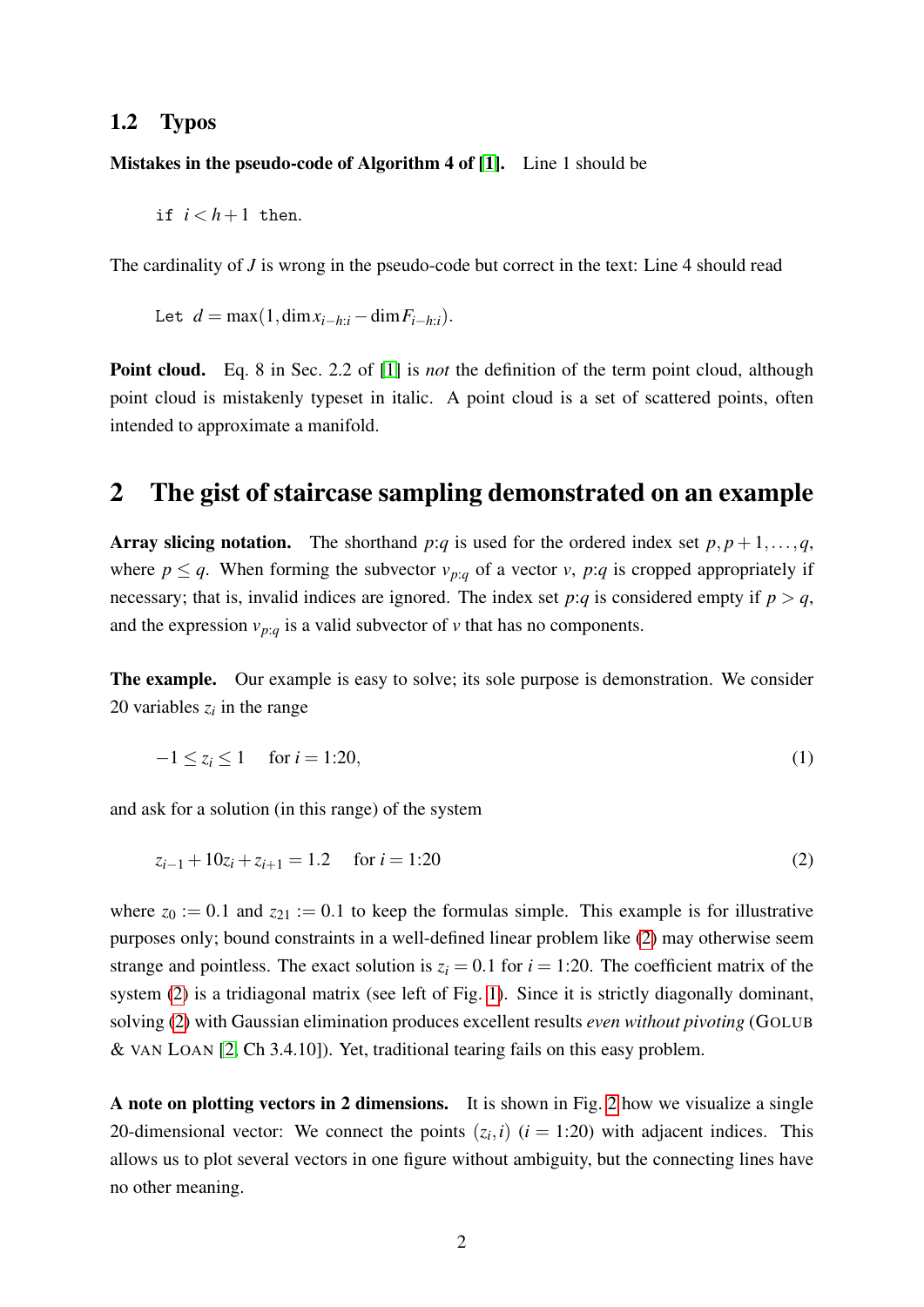

<span id="page-2-0"></span>Figure 1: Left: The sparsity pattern of the coefficient matrix of problem [\(2\)](#page-1-1). Black entries correspond to 10, gray entries to 1. Right: The same matrix ordered to bordered lower triangular form. The leading lower triangular submatrix, marked by dashed lines, is singular to working precision in 64-bit floating point arithmetic.



<span id="page-2-1"></span>Figure 2: Left: Plotting the 20-dimensional vector *z* in 2 dimensions by placing a dot at  $(z_i, i)$  for  $i = 1:20$ . Right: To indicate that the dots belong to the same vector, we connect the neighboring points with linear lines, and we may omit the dots. This allows us to plot several vectors in one figure without ambiguity, but the connecting lines have no other meaning.

### 2.1 Traditional tearing

The error in traditional tearing can grow exponentially. For the system [\(2\)](#page-1-1), traditional tearing boils down to the following. We order the coefficient matrix of [\(2\)](#page-1-1) into bordered lower triangular form (BLTF) with minimal border width by moving  $z_1$  to the border, see on the right of Fig. [1.](#page-2-0) Given a numeric value for  $z_1$ , the formula for the forward substitution along the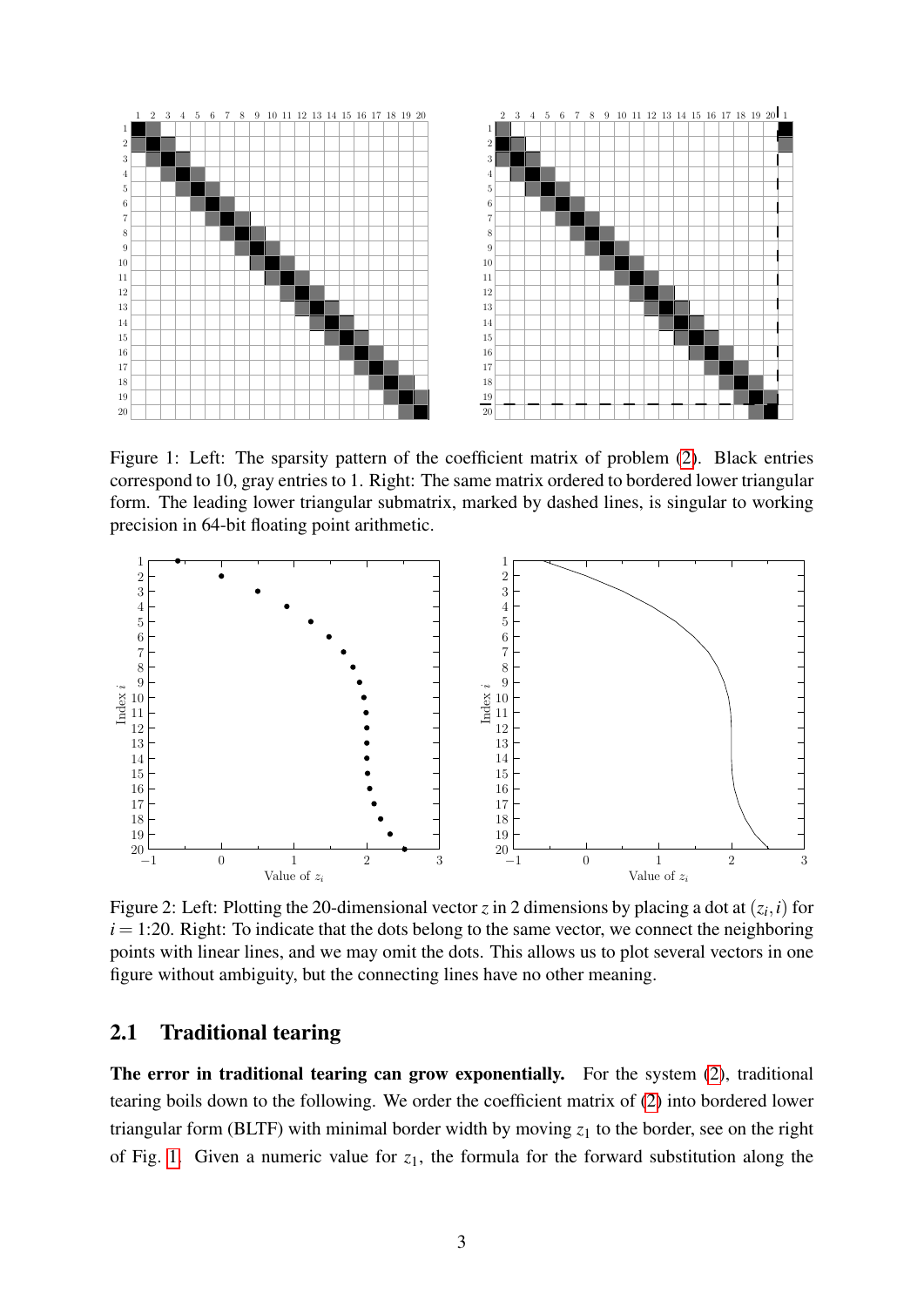diagonal of the BLTF is:

<span id="page-3-0"></span>
$$
z_{i+1} = -z_{i-1} - 10z_i + 1.2 \quad \text{for } i = 1:19,
$$
\n(3)

and the residual

$$
r := -z_{19} - 10z_{20} + 1.1\tag{4}
$$

is a univariate function of  $z_1$ , that is, we have to solve the univariate equation  $r(z_1) = 0$  for  $z_1$ . Due to the factor 10 in [\(3\)](#page-3-0), the error in our guess for  $z_1$  is multiplied roughly by a factor of 10 in each step of the elimination according to [\(3\)](#page-3-0). As a consequence, this problem is literally unsolvable in this traditional setup with 64-bit floating-point arithmetic: Even if we start the eliminations from the solution (from  $z_1 = 0.1$  with 64-bit precision),  $z_{17:20}$ , and *r* do not have any correct significant digit left. The exponential growth rate of the error is shown in Fig. [3](#page-3-1) and Table [1.](#page-3-2) To compute the magnitude of the error, we use the function

$$
f(x) := \text{rint}(\log_{10}|x|) \tag{5}
$$

where  $x \in \mathbb{R}$ ; |*x*| is the absolute value of the *x*; rint(*x*) is the nearest integer function which returns the integer nearest to *x*, half-integers are rounded to even numbers.



<span id="page-3-1"></span>Figure 3: The partial solution vector  $z_{1:18}$  computed with traditional tearing, see  $(3)$ ;  $z_{19}$  is approximately 10.317 and is not shown in the figure.

<span id="page-3-3"></span>

| i              | $\delta = z_i - 0.1$   | $f(\delta)$ |
|----------------|------------------------|-------------|
| 1              | 0.00000000000000001    | -17         |
| 2              | $-0.00000000000000013$ | $-16$       |
| 3              | 0.00000000000000120    | -15         |
| $\overline{4}$ | $-0.00000000000001190$ | $-14$       |
| 5              | 0.00000000000011777    | $-13$       |
| 6              | $-0.00000000000116587$ | $-12$       |
| 7              | 0.00000000001154086    | $-11$       |
| 8              | -0.00000000011424275   | $-10$       |
| 9              | 0.00000000113088658    | $-9$        |
| 10             | -0.00000001119462314   | $-8$        |
| 11             | 0.00000011081534477    | $-7$        |
| 12             | -0.00000109695882458   | -6          |
| 13             | 0.00001085877290095    | $-5$        |
| 14             | -0.00010749077018493   | $-4$        |
| 15             | 0.00106404892894827    | $-3$        |
| 16             | -0.01053299851929781   | $-2$        |
| 17             | 0.10426593626402977    | $-1$        |
| 18             | -1.03212636412100012   | $\theta$    |
| 19             | 10.21699770494597104   | 1           |
| 20             | -101.13785068533869094 | 2           |

<span id="page-3-2"></span>Table 1: The error  $\delta = z_i - 0.1$ grows roughly by a factor of 10 in each elimination step of [\(3\)](#page-3-0); *f* was defined at  $(5)$ . The numeric values were computed in 80-bit floating-point arithmetic, and are printed to 17 decimals.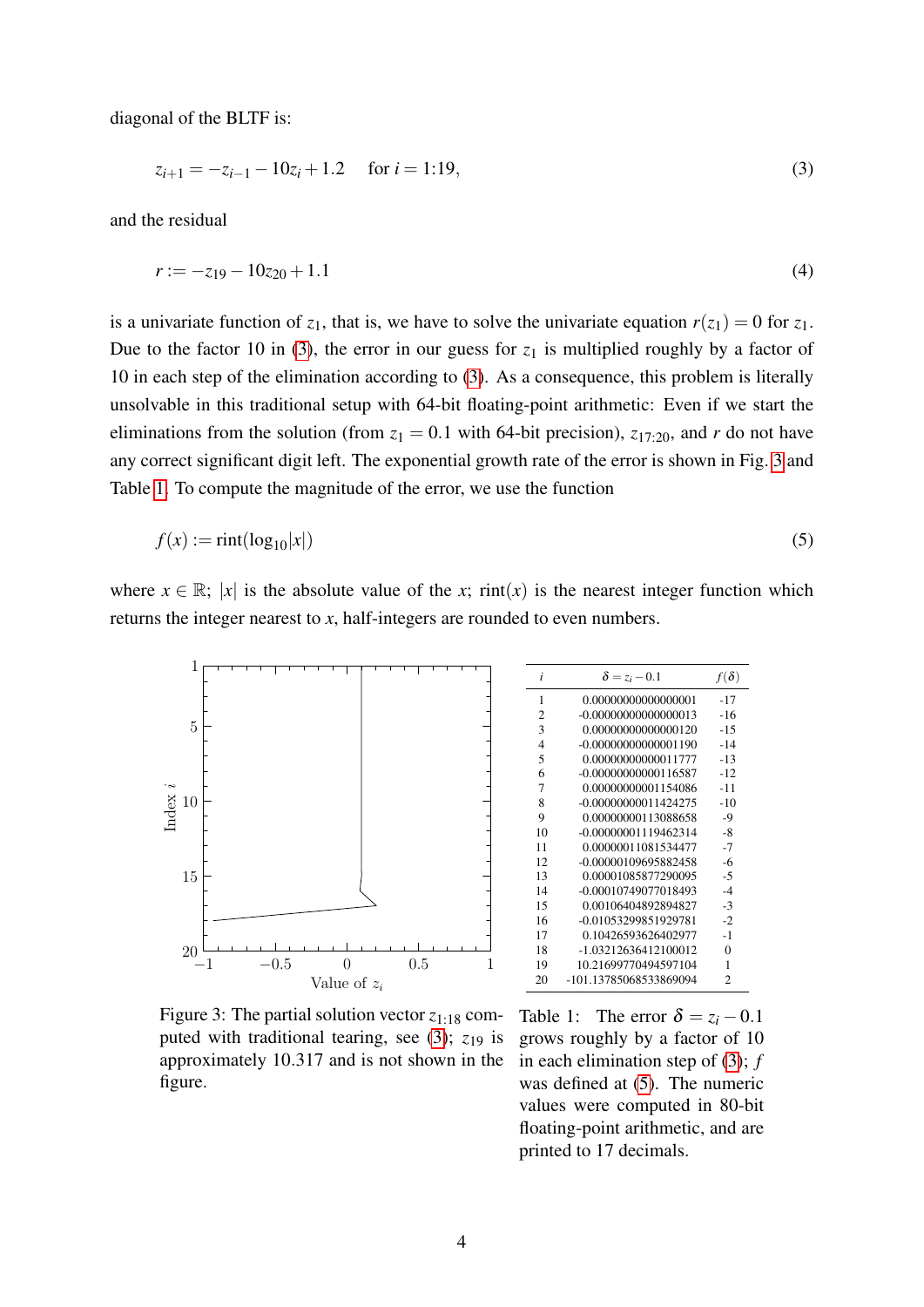The elimination step in which the partial solution violates the bounds for the first time. In the elimination step for  $z_{19}$ , we get approximately 10.317 for  $z_{19}$ . This is grossly violating the bound constraint  $z_{19} \leq 1$ . See also Fig. [3](#page-3-1) and Table [1.](#page-3-2) We started the eliminations from the solution for  $z_1$  (optimally rounded with 64-bit precision). Changing only the last bit of  $z_1$ already gives approximately −8.560 for *z*19, violating the bound constraint −1 ≤ *z*19. This is a consequence of the extreme sensitivity shown in Table [1.](#page-3-2) Thus trying other floating-point numbers for  $z_1$  will not help on traditional tearing.

The leading lower triangular submatrix of the BLTF is numerically singular. For those familiar with linear algebra: The condition number estimate of the coefficient matrix of [\(2\)](#page-1-1) is 1.5 (symmetric, strictly diagonally dominant tridiagonal matrix), whereas the condition number estimate of the leading lower triangular matrix of the BLTF is  $9 \cdot 10^{16}$ , meaning that in 64-bit floating point arithmetic it is singular to working precision. See also GOLUB  $&$  VAN LOAN [\[2,](#page-12-1) Ch 3.3, and 3.5.4].

#### 2.2 Staircase sampling

The aim of staircase sampling. If we drop the last equation of [\(2\)](#page-1-1), that is, we drop the equation for  $i = 20$ , we get the underdetermined system of equations

<span id="page-4-0"></span>
$$
z_{i-1} + 10z_i + z_{i+1} = 1.2 \quad \text{for } i = 1:19,
$$
 (6)

where  $z_0 := 0.1$  as before. Unlike traditional tearing, staircase sampling also uses the information in the bounds [\(1\)](#page-1-2) on the variables; they are used to guarantee an adequate sampling of the search space. The underdetermined system [\(6\)](#page-4-0) has infinitely many solutions within the bound constraints [\(1\)](#page-1-2); let  $M$  denote this set (the solution manifold). The aim of staircase sampling is to find a small set of points S such that every point in M is close to one of the points in S. We call S the sample: It is an approximation to a sample from  $M$ . With the discrete set S, we are essentially discretizing the continuous set  $M$ . The sample is built up incrementally, similarly to the usual tearing approach. When staircase sampling finishes,  $S$  contains points that that are within the bound constraints [\(1\)](#page-1-2) and satisfy [\(6\)](#page-4-0) fairly well.

The output of staircase sampling does not need to be accurate. The output of staircase sampling is used to generate starting points for iterative solvers, and therefore does not have to satisfy [\(2\)](#page-1-1) very accurately. A fixed number of points of  $S$  are chosen as starting points in the current implementation, namely those that have the smallest residual.

Simplifying assumptions. We now show how staircase sampling behaves when faced with the elimination step for  $z_{19}$ , where the traditional approach irrecoverably failed in the sense that *z*<sup>19</sup> violated the bound constraints [\(1\)](#page-1-2) for the first time. We shall see that staircase sampling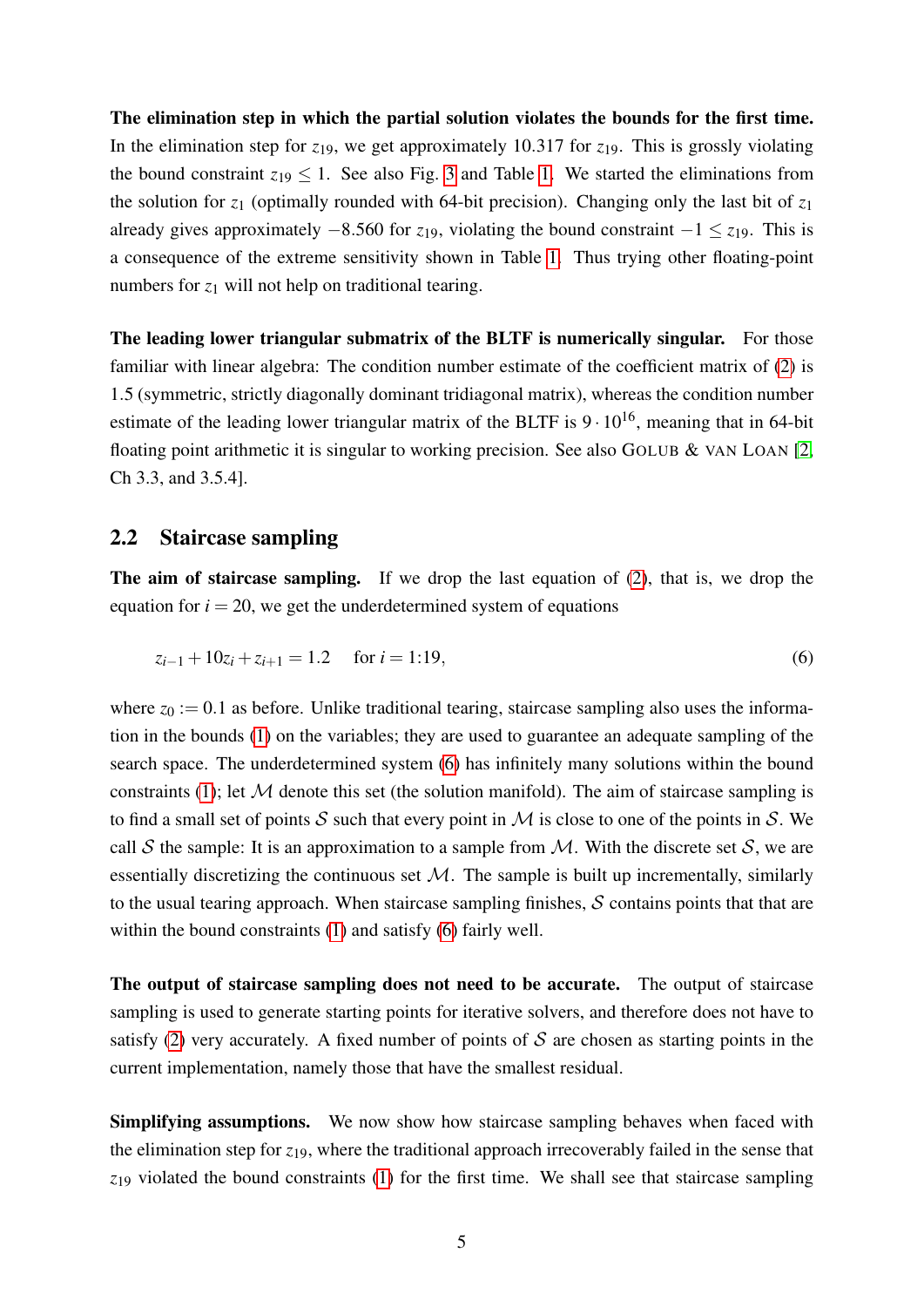recovers from this seemingly hopeless situation. To keep the comparison between traditional and staircase sampling short, we start applying staircase sampling right after the failure of the elimination step for  $z_{19}$ , and we assume that all the previous eliminations for  $i = 1:18$  were performed according to [\(3\)](#page-3-0), as in traditional tearing. Of course, staircase sampling is more sophisticated than this, here we only give the gist of the algorithm.

Applying the redistribution algorithm. Instead of giving up because  $z_{19}$  violates the bound  $z_{19} \leq 1$ , the redistribution algorithm automatically picks a set of new values for  $z_{19}$  within the bound constraints. Let us assume that this set of new values is

<span id="page-5-2"></span>
$$
\mathcal{G} = \{-1.0, -0.5, 0.0, 0.5, 1.0\},\tag{7}
$$

also shown in Fig. [4](#page-5-0) with dots at  $i = 19$ . (G stands for guesses. Other chices reasonably covering the whole interval would work, too.) The redistribution step then works in some sense backwards: It solves the last *h* subproblems, where *h* is a user-defined constant (*h* stands for history). Let  $h = 4$  in this example. That is, we solve

<span id="page-5-1"></span>
$$
z_{14} + 10z_{15} + z_{16} = 1.2
$$
  
\n
$$
z_{15} + 10z_{16} + z_{17} = 1.2
$$
  
\n
$$
z_{16} + 10z_{17} + z_{18} = 1.2
$$
  
\n
$$
z_{17} + 10z_{18} + z_{19} = 1.2
$$
  
\n(8)

for  $z_{16}, z_{17}, z_{18}$ . The values of  $z_{14}$  and  $z_{15}$  were computed previously in the forward substitution according to [\(3\)](#page-3-0), and [\(8\)](#page-5-1) is solved for each value of  $z_{19}$  in G. With  $z_{14}$ ,  $z_{15}$ , and  $z_{19}$  fixed, (8) is a  $4 \times 3$  system (overdetermined); solving it means that we minimize the  $\ell_2$ -norm of the residuals. The results are shown Fig. [4](#page-5-0) and Table [2,](#page-6-1) and summarized in the next paragraph.



<span id="page-5-0"></span>Figure 4: Left: The known part of the partial solution vector before solving  $(8)$ , and  $\mathcal G$  given at [\(7\)](#page-5-2). Right: 5 partial solution vectors after solving [\(8\)](#page-5-1); each one is bound feasible. See also Table [2.](#page-6-1)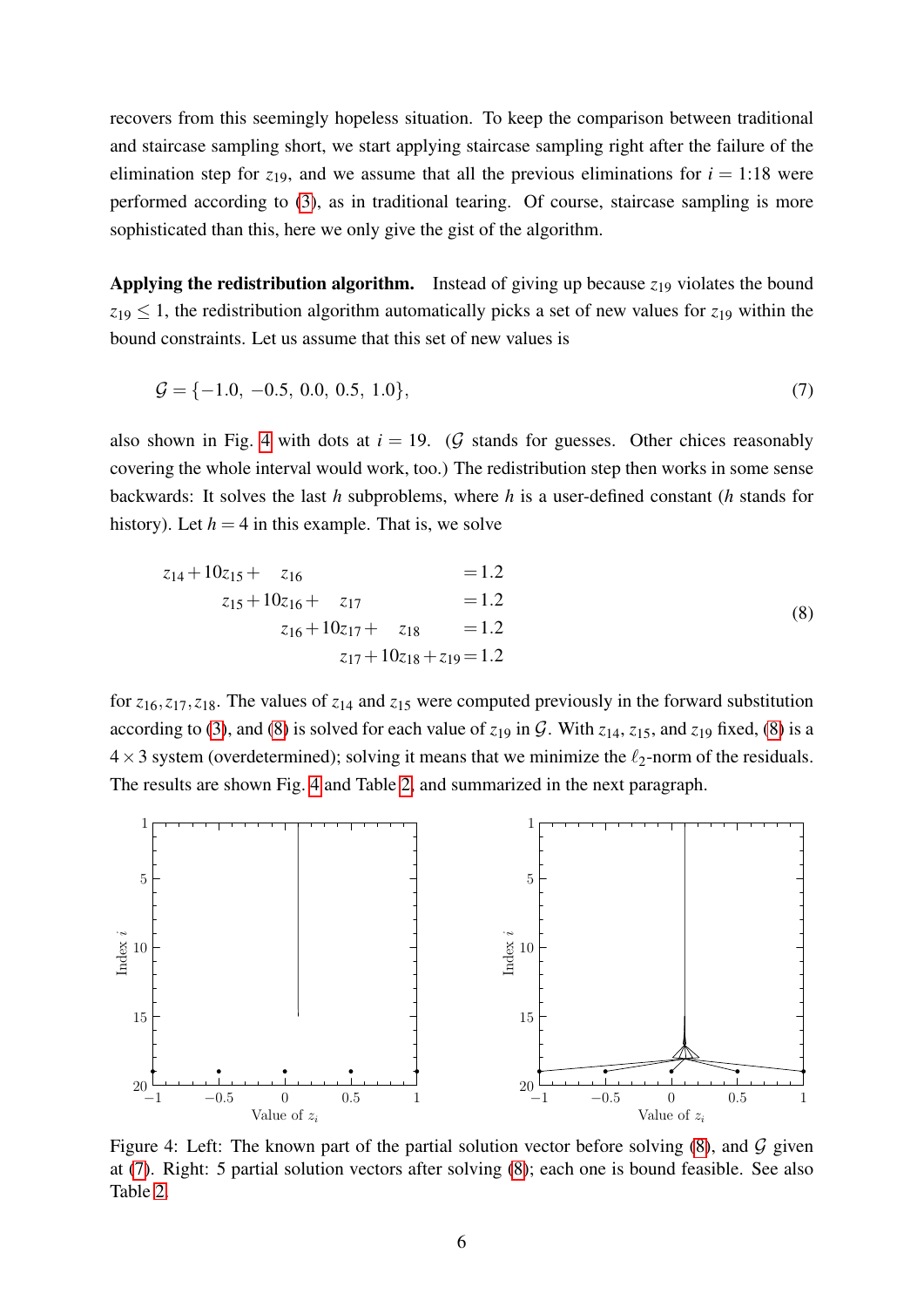|    |           | $f(\boldsymbol{\delta})$ | $\varepsilon_1$ | $f(\mathcal{E}_1)$ | $\varepsilon_2$ | $f(\mathcal{E}_2)$ | $\varepsilon_3$ | $f(\varepsilon_3)$ | $\varepsilon_4$ | $f(\pmb{\varepsilon_4})$ | $\varepsilon_5$ | $f(\mathbf{\varepsilon}_{5})$ |
|----|-----------|--------------------------|-----------------|--------------------|-----------------|--------------------|-----------------|--------------------|-----------------|--------------------------|-----------------|-------------------------------|
| 15 | 0.0011    | $-3$                     | 0.0011          | $-3$               | 0.0011          | $-3$               | 0.0011          | $-3$               | 0.0011          | $-3$                     | 0.0011          | $-3$                          |
| 16 | $-0.0105$ | $-2$                     | 0.0009          | $-3$               | 0.0004          | $-3$               | $-0.0001$       | $-4$               | $-0.0006$       | -3                       | $-0.0011$       | $-3$                          |
| 17 | 0.1043    | -1                       | $-0.0112$       | $-2$               | $-0.0061$       | $-2$               | $-0.0010$       | $-3$               | 0.0041          | $-2$                     | 0.0092          | $-2$                          |
| 18 | $-1.0321$ | $\mathbf{0}$             | 0.1111          | $-1$               | 0.0606          | $-1$               | 0.0101          | $-2$               | $-0.0404$       | -1                       | $-0.0909$       | $-1$                          |
| 19 | 10.2170   |                          | $-1.1000$       | 0                  | $-0.6000$       | 0                  | $-0.1000$       | - 1                | 0.4000          | 0                        | 0.9000          | $\theta$                      |

<span id="page-6-1"></span>Table 2: The error  $z_i$  − 0.1 and its magnitude for  $i = 15:19$ . The error values  $\delta$  belong to traditional tearing and are identical to Table [1;](#page-3-2) *f* was defined at [\(5\)](#page-3-3). The error values  $\varepsilon_k$  belong to staircase sampling, where  $z_{19}$  is the *k*th element of  $G$  given at [\(7\)](#page-5-2). See also Figure [4.](#page-5-0)

The redistribution algorithm fixes the root cause of the failure of traditional tearing. The primary reason why traditional tearing fails is the exponential growth rate of the error in *z*. The redistribution step fixes precisely this problem: As it can be seen in Table [2,](#page-6-1) the magnitude of the error in  $z_i$  remains either unchanged or it even decreases between  $z_{15}$  and  $z_{16}$  after a single redistribution step. The exponential error growth rate still remains for *z*16:19, although the maximum error is at least one order of magnitude less than what it was before with traditional tearing.

The redistribution step was applied only once in this example. If we apply the redistribution step again after the next elimination step, it breaks the exponential error growth rate between *z*<sup>16</sup> and *z*17, and so on. If the redistribution step is applied after each elimination step throughout the entire elimination process, it indeed breaks the exponential error growth rate. This is shown in the next section for our running example [\(2\)](#page-1-1). Thus staircase sampling overcomes the primary failure mode of traditional tearing.

## <span id="page-6-0"></span>3 The algorithmic steps of staircase sampling

A note on robust sampling and sensitivity analysis. In this particular linear example, robust sampling and sensitivity analysis boils down to choosing *k* equidistant points between the variable bounds, where  $k$  is determined by the parameter settings. We will nevertheless say 'robust sampling and sensitivity analysis' to indicate that in the general case a more sophisticated procedure is executed in that step of the algorithm.

**The parameter settings are chosen to produce nice figures.** The sets  $S^{(i)}$  ( $i = 0:N$ ) of the partial solution vectors are going to be plotted at various stages of Algorithms 2, 3, and 4 of [\[1\]](#page-12-0). The numerical data for these plots were obtained by running staircase sampling, however, with woefully inadequate parameter settings from an algorithmic point of view. In particular, at most 4 points are kept at the end of each iteration, that is,  $M_i = 4$  ( $i = 0:N$ ). This parameter setting is good for demonstration purposes though, as the figures have very few points, and therefore it is easier to follow how the algorithm progresses.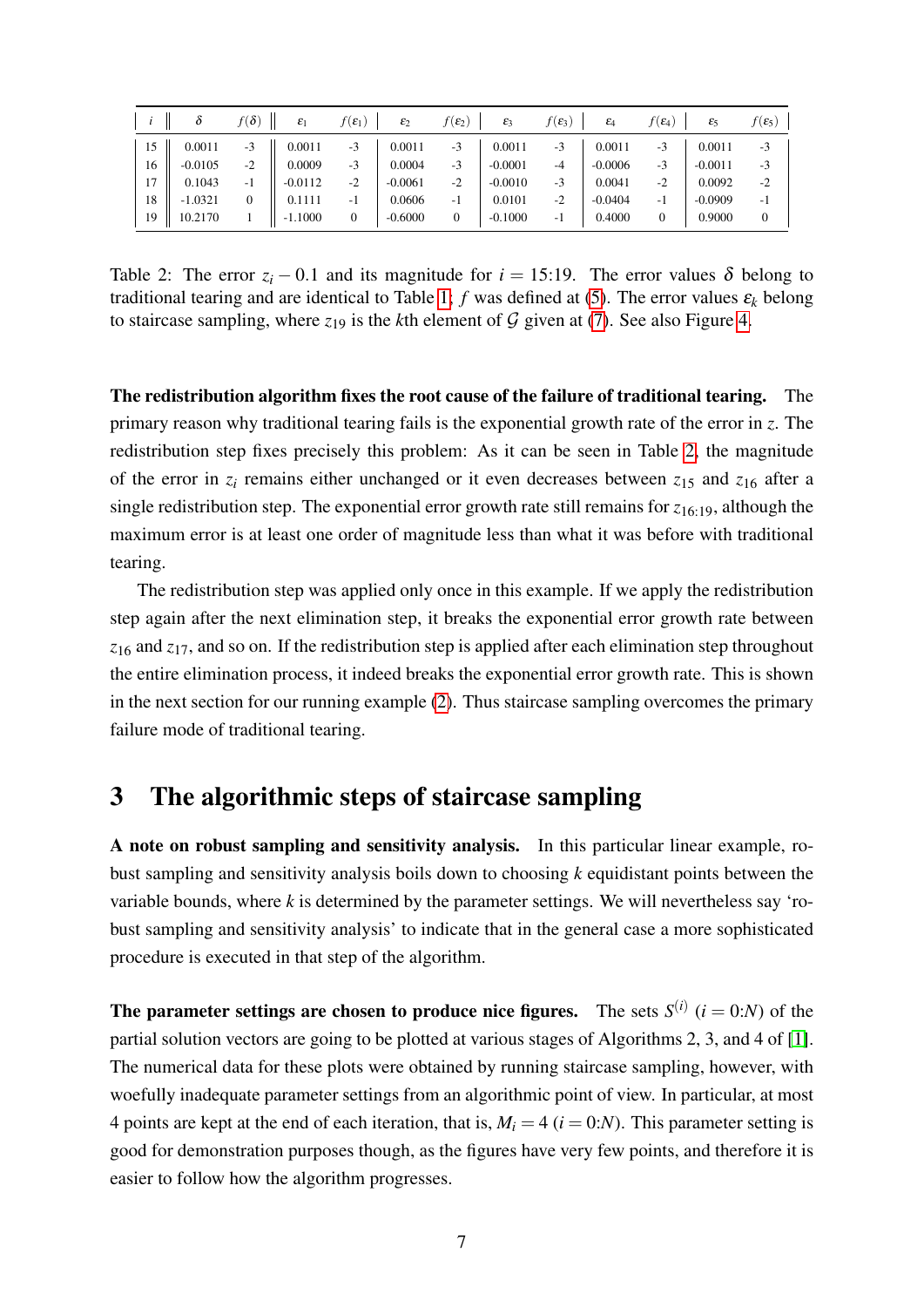Input. Staircase sampling requires its input to be in staircase triangular form. Problem [\(2\)](#page-1-1) is already in this desired form, and we use its canonical lower triangular block structure, see Sec. 1.1 of [\[1\]](#page-12-0), which in this case just means that we solve the equations in the order they appear. The variables *z* are also partitioned accordingly: From now on, whenever we refer to *x*, the vector  $x$  defined in Sec. 2.1 of  $[1]$  is meant.

**Processing the first subproblem**  $(i = 1$  in Alg. 2). The first subproblem is, in general, an underdetermined system of equations; processing it means discretizing its continuous solution set. In our example, the first subproblem is the single equation

<span id="page-7-2"></span><span id="page-7-1"></span>
$$
10z_1 + z_2 = 1.1 \tag{9}
$$

with the bound constraints

$$
-1 \le z_1, z_2 \le 1. \tag{10}
$$

Staircase sampling proceeds as follows.  $S^{(0)}$  is initialized with  $M_0$  empty vectors on line 1 of Alg. 2, then the loops on lines 2 and 3 of Alg. 2 are entered. The vector *x*1:*i*−<sup>1</sup> is the vector of the already seen variables; it is a valid but empty vector per our notation (see the first paragraph of Sec. [2\)](#page-1-0). On line 4 of Alg. 2 we call Alg. 3; the arguments to this call are *x*1:*i*−1, which is an empty vector, and  $x_i$ , which corresponds to the vector  $[z_1, z_2]$ .

On the left of Fig. [5,](#page-7-0) those points are shown that are picked by the robust sampling and sensitivity analysis on line 9 of Alg. 3 while the loop is executed 4 times. These points are 4 equidistant points for  $z_2$  between −1 and 1. We assume that the parameter settings allow at most 4 points, and we will discuss shortly why  $(x_i)_J$  is chosen to be  $z_2$  on line 9 of Alg. 3.



<span id="page-7-0"></span>Figure 5: Processing the first subproblem [\(9\)](#page-7-1). Left: The values chosen by the robust sampling and sensitivity analysis on line 9 of Alg. 3. Right: Given the values for  $z_2$  (black dots), we then compute  $z_1$  on line 10 of Alg. 3. This is our discretized representation of the continuous solution set of [\(9\)](#page-7-1) over [\(10\)](#page-7-2), that is,  $S^{(1)}$  is plotted in the figure.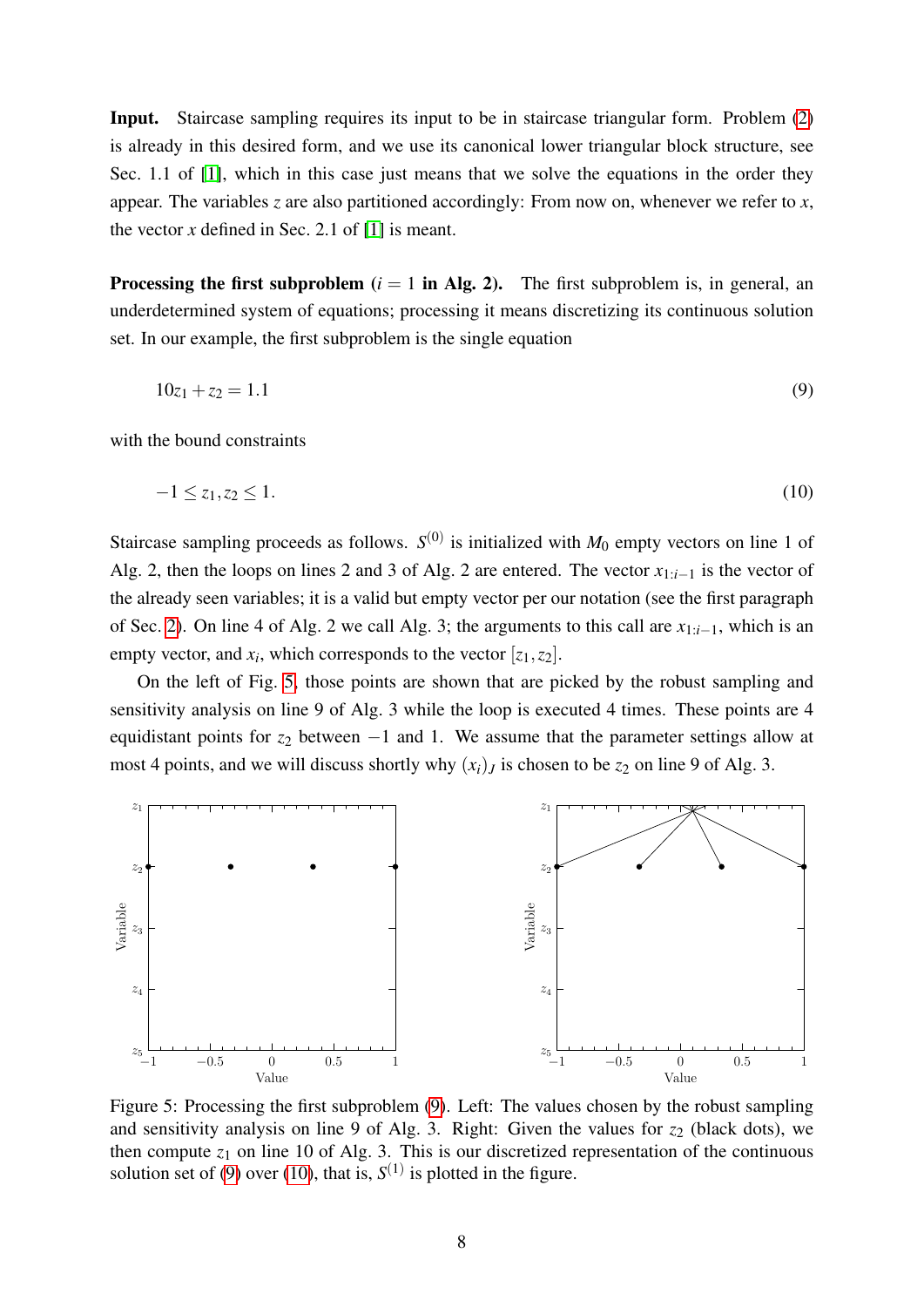For each of the 4 values of  $z_2$ , the corresponding value of  $z_1$  is computed on line 10 of Alg. 3; the results are shown on the right of Fig. [5](#page-7-0) and in Table [3.](#page-8-0) This 4-element set for  $[z_1, z_2]$  is our way of discretizing the continuous solution set of [\(9\)](#page-7-1) over [\(10\)](#page-7-2); it corresponds to the set *U* on line 12 of Alg. 3, and  $S^{(1)}$  on line 5 of Alg. 2.

| Z1       | Z2          |
|----------|-------------|
| 0.210000 | $-1.000000$ |
| 0.143333 | -0.333333   |
| 0.076667 | 0.333333    |
| 0.010000 | 1.000000    |

<span id="page-8-0"></span>Table 3:  $S^{(1)}$  is a 4-element set for  $[z_1, z_2]$ .

Processing the first subproblem involved initializations (lines 1–2 of Alg. 2), and then lines 3–5 of Alg. 2 were executed for the first time, which in turn executed lines 4–12 of Alg. 3. Although lines 6–9 of Alg. 2 were also executed in the first iteration step, they did effectively nothing because Alg. 4 immediately returned on line 2 with an empty set, as  $h = 1$  in our example.

A note on the choices made in the sampling and sensitivity analysis above. We first make underdetermined subproblems square by fixing some of their variables to a numeric value, see also Sec. 2.3 of [\[1\]](#page-12-0). In order to make [\(9\)](#page-7-1) a univariate equation, robust sampling and sensitivity analysis picked 4 equidistant points for  $z_2$  between  $-1$  and 1. As we now argue, this was a good decision of the algorithm: One of the variables has to be fixed, and it is better to fix  $z_2$ than  $z_1$  since the left hand side of [\(9\)](#page-7-1) is more sensitive to  $z_1$ , and therefore we are more likely to find a value for  $z_1$  such that [\(9\)](#page-7-1) is satisfied. That is exactly what the algorithm recognized automatically.

Processing the second subproblem up until the redistribution step  $(i = 2$  in Alg. 2). The second subproblem is

<span id="page-8-2"></span><span id="page-8-1"></span>
$$
z_1 + 10z_2 + z_3 = 1.2 \tag{11}
$$

with the bound constraints

$$
-1 \le z_1, z_2, z_3 \le 1. \tag{12}
$$

We solve [\(11\)](#page-8-1) for  $z_3$  for each  $[z_1, z_2]$  vector in the 4-element set  $S^{(1)}$  that we obtained in the previous iteration, see Table [3.](#page-8-0) This involves executing lines 2–5 of Alg. 2 and lines 1–3 of Alg. 3.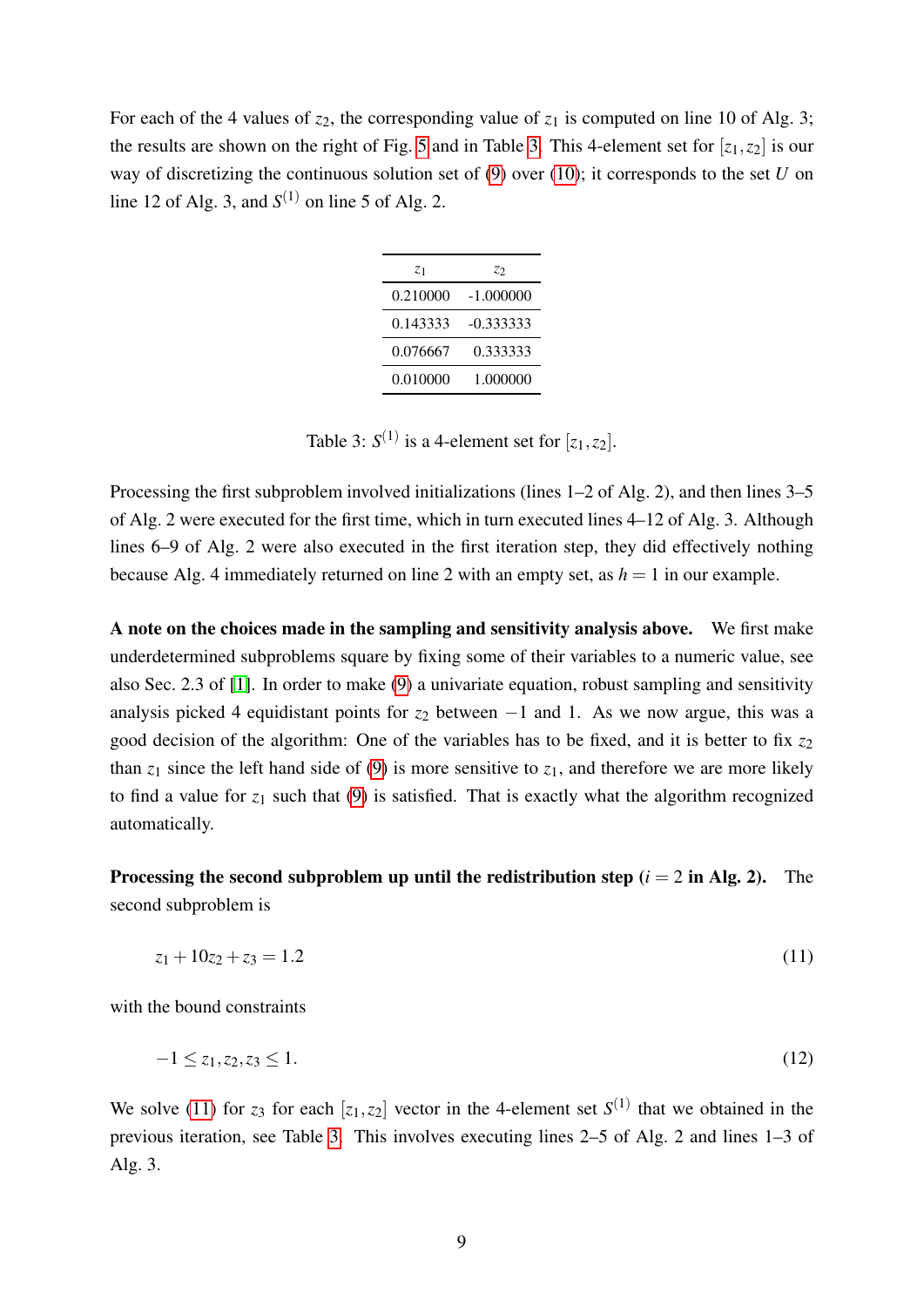

<span id="page-9-0"></span>Figure 6: Eliminating  $z_3$  at the second subproblem [\(11\)](#page-8-1). Left:  $S^{(1)}$ , the input values for  $[z_1, z_2]$ received from the previous iteration step; same as the right of Fig. [5.](#page-7-0) Middle: Performing the elimination without the bound constraints [\(12\)](#page-8-2), as in traditional tearing. All four points map outside the bound constraints. Right: Performing the elimination, but also taking into account the bound constraints. The result is  $S^{(2)}$  before the redistribution step.

In order to compare traditional tearing to staircase sampling we show in the middle image of Fig. [6](#page-9-0) what we get if we ignore the variable bounds [\(12\)](#page-8-2) as in traditional tearing, and solve the linear univariate equation [\(11\)](#page-8-1) for *z*<sub>3</sub>: All four points map outside the bound constraints [\(12\)](#page-8-2). This middle image also shows that the error in our initial estimates for  $z_1$  gets multiplied roughly by a factor of 10 in each elimination step of traditional tearing. If we enforce bound constraints as we do in staircase sampling, we get the results shown on the right of Fig. [6.](#page-9-0)

**Inserting additional points during the redistribution step**  $(i = 2$  **in Alg. 2).** After computing the values for *z*<sup>3</sup> (lines 3–5 of Alg. 2), the redistribution step is performed to maintain a good coverage of the search space (lines 6–9 of Alg. 2). It is already obvious from Fig. [6](#page-9-0) that the solution vectors in  $S^{(2)}$  cover the range of  $z_3$  quite poorly: Only the endpoints are covered, and those are covered twice.

In the first redistribution step, the first two subproblems are re-solved. The parameter *h* of Alg. 4 controls the maximum number of subproblems to be re-solved; in our example we assume that  $h = 1$ . Thus the problem to be solved in the first redistribution step is:

<span id="page-9-1"></span>
$$
10z1 + z2 = 1.1\nz1 + 10z2 + z3 = 1.2\n-1 \le z1, z2, z3 \le 1,
$$
\n(13)

after making this underdetermined system square by fixing the least influential variables that were introduced with the last subproblem. In general, robust sampling (lines 3–8 of Alg. 4, called from line 7 of Alg. 2) is used to compute the numerical values to which these least influential variables are fixed. However,  $z_3$  is the only variable that we can select in our example: The second (and up until now last) subproblem introduced a single new variable, *z*3, and fixing it to a numerical value makes [\(13\)](#page-9-1) square, so sensitivity analysis happens to be unnecessary in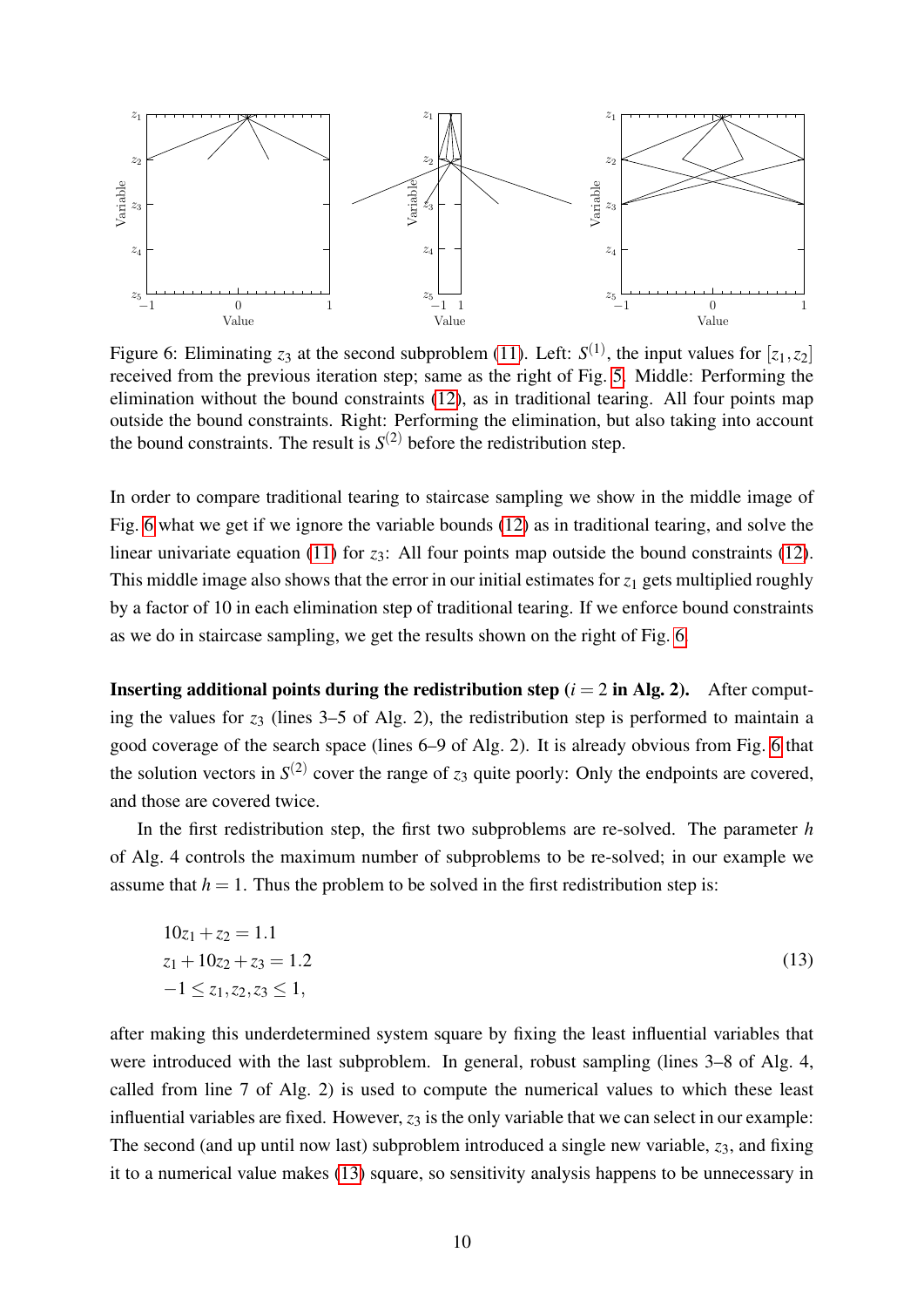

<span id="page-10-0"></span>Figure 7: Inserting new points during the redistribution step. Left: The input,  $S^{(2)}$ , before the redistribution step;  $z_3$  is covered only at the endpoints. This image is the same as the right of Fig. [6.](#page-9-0) Middle: Robust sampling picks 6 equidistant points for  $z_3$  to maintain a good coverage of the search space. Right: After computing the  $[z_1, z_2]$  values from [\(13\)](#page-9-1) for the newly inserted  $z_3$ values, only these 4 solution vectors remain. These 4 vectors are our discretized representation of the continuous solution set of [\(13\)](#page-9-1), that is, this is  $S^{(2)}$  after the redistribution step.

our example.

Before entering the loop on line 9 of Alg. 4, we have 6 equidistant candidate points for *z*<sup>3</sup> between −1 and 1 in the set *T* (Fig. [7,](#page-10-0) middle); inserting more points was not allowed by our parameter settings. Two of these points, the two endpoints, are excluded from further consideration (lines 9–10 of Alg. 4) since the previously obtained solution vectors already cover the endpoints. For the remaining 4 points (marked by black dots in Fig. [7,](#page-10-0) middle), we solve [\(13\)](#page-9-1) for  $[z_1, z_2]$  after fixing  $z_3$  to the value chosen by the sampling. This executes lines 11–15 of Alg. 4; the results are shown in the right image of Fig. [7.](#page-10-0) After discarding the too infeasible solution vectors (line 8 of Alg. 2), only the newly inserted 4 points remain (Fig. [7,](#page-10-0) right); this is  $S^{(2)}$  after the redistribution step. (The fact that only the newly inserted points remained is a clear indication that the parameter settings – used here solely for the visual demonstration of the algorithm – are bad, and the sample size parameter  $M_i$  should be increased. Nevertheless, the algorithm survives this incredibly poor choice of parameter settings, and it will continue with these 4 solution vectors.)

The following iteration steps. Since the problem is linear, and the subproblems are essentially the same (only the indices are shifted), the behavior presented for  $i = 2$  will repeat in the remaining iteration steps of staircase sampling. This is demonstrated in Figure [8.](#page-11-0)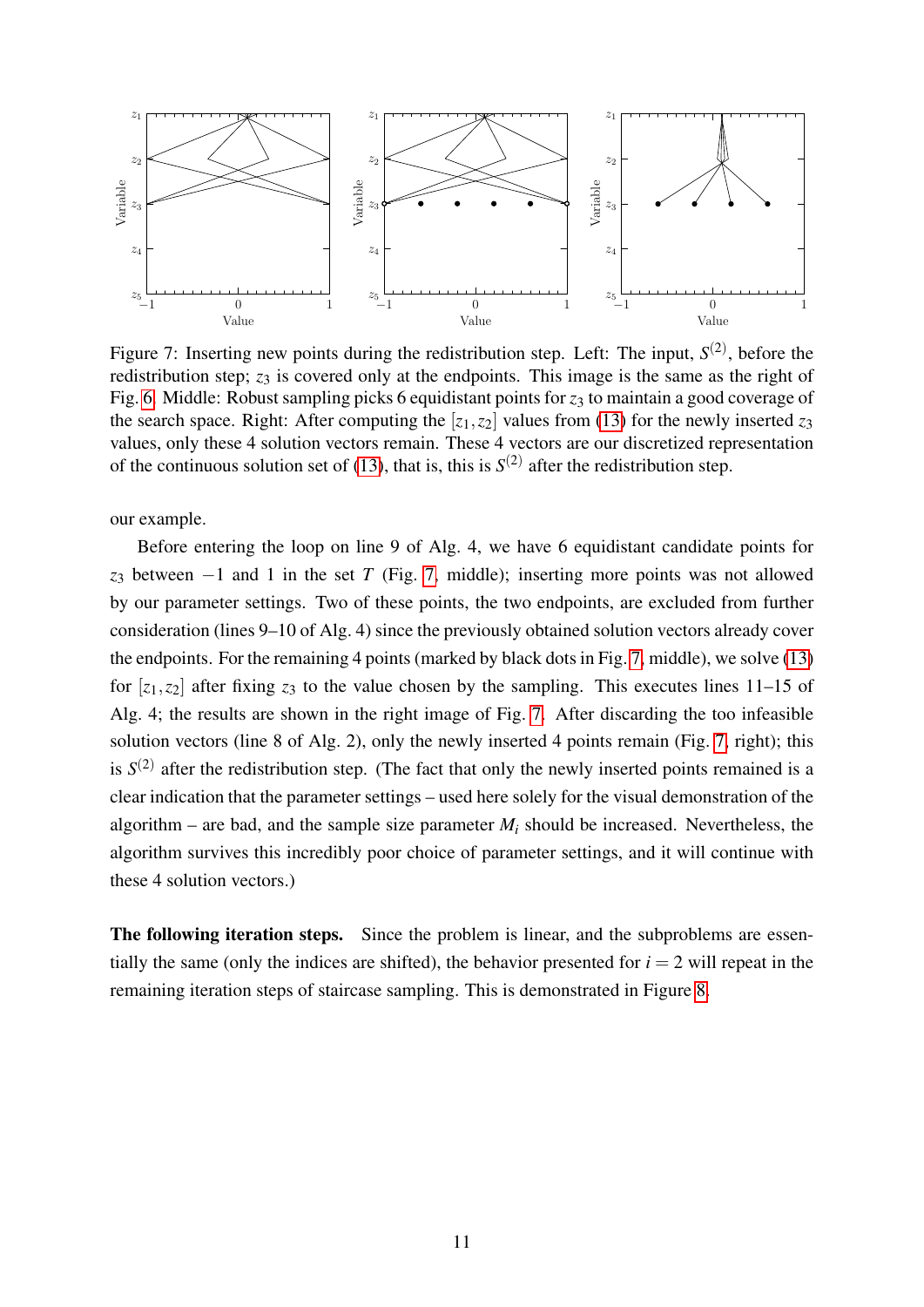

<span id="page-11-0"></span>Figure 8: From left to right and from top to bottom:  $S^{(i)}$  for  $i = 1 : 6$  after executing line 9 of Algorithm 2. The plots were computed with  $M_i = 4$  and  $h = 2$ .